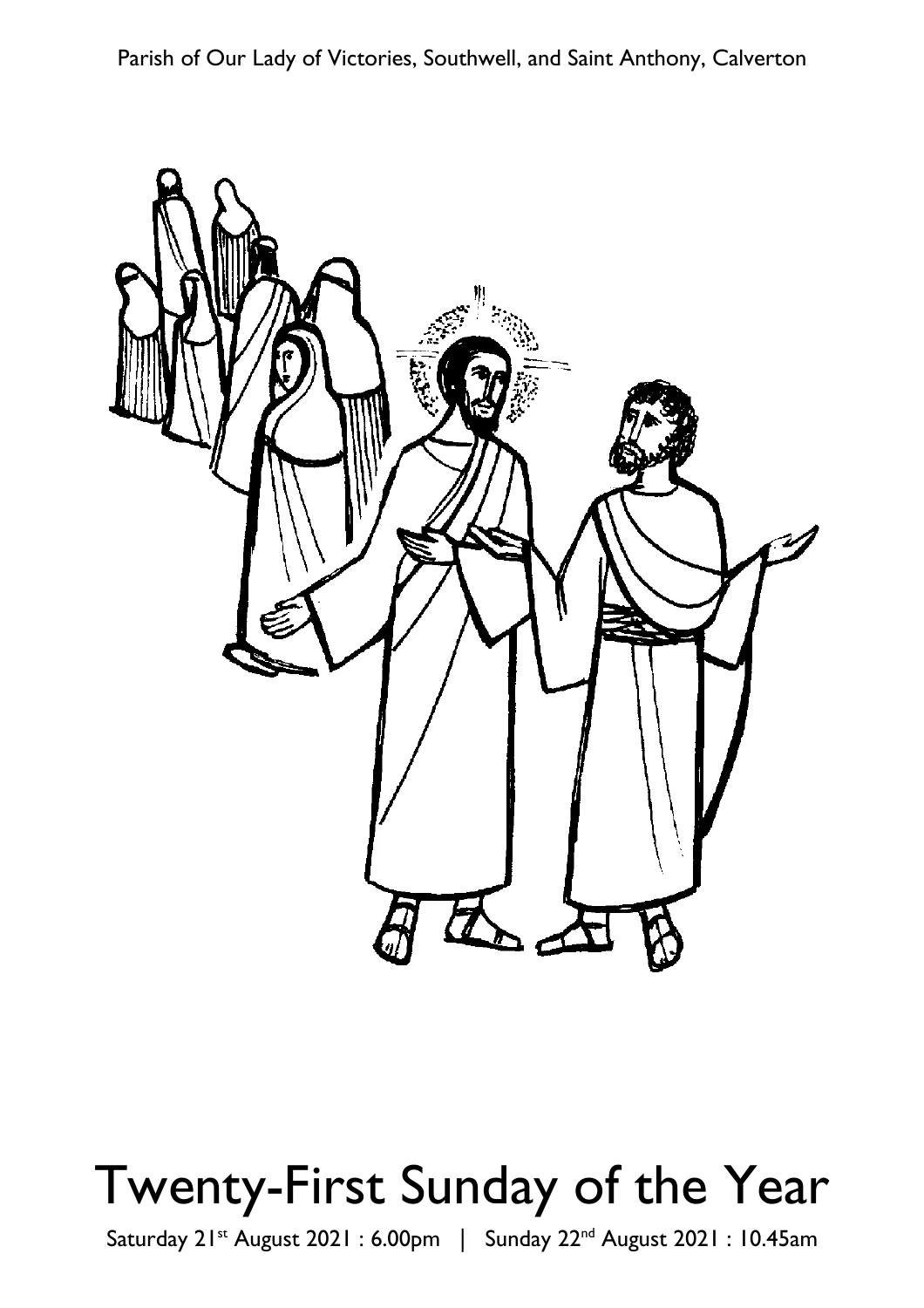In order to comply with the Bishop's guidelines on celebrating Masses in the covid-19 period there'll be some differences in that way we come to Mass and the way Mass is celebrated. These were outlined to you when you book for Mass, and are detailed in the parish newsletter. Please take a few moments before Mass to remind yourself of these guidelines, and please follow these directions, recognise that those stewards asking you to follow the directions are volunteers themselves:

- $\Phi$  Please don't attend if you show any symptoms of covid-19;
- $\overline{∗}$  Try to arrive no earlier than half an hour before Mass, and no later than ten minutes before Mass, to allow time for each person to enter one-by-one;
- **※** Please wait outside church if the narthex (lobby) isn't empty to enter:
- $\Phi$  Entry will be via the main door of the church;
- **※** Ensure you bring a mask to wear throughout the time in church (which is strongly recommended) except when receiving Holy Communion;
- $\Phi$  Please use the hand-sanitiser (provided) on arrival;
- $\overline{∗}$  Please take one of these Mass Sheets, and a Newsletter, and take them home with you after Mass;
- $\Phi$  Put your weekly offering into the basket in the narthex;
- There won't be any holy water available, the repository will be closed, and there are no Catholic papers currently available;
- $\overline{∗}$  Please sit on the seat to which you are directed, following the (marked) one-way system. Seating will be from the front of church first, and parishioners will be seated at one-and-a-halfmetre intervals (in Southwell it might be possible to seat couples next to each other, and families in a single pew; in Calverton the chairs have been laid out singularly, and so each person, except for babes-in-arms, will be at a one-and-a-halfmetre distance from the next person):
- $\overline{∗}$  Please avoid any contact with other parishioners; please don't speak before Mass unless necessary;
- $\Phi$  Only the disabled toilet will be available for use, and only if absolutely necessary. If you do use the toilet, please do so before you are seated, and then go to your seat (in Southwell, by exiting the church hall lobby, walking around the side of the church, and re-entering the church through the main door, following the one-way system);
- \* Windows and doors will be open to enable as much ventilation as possible;
- $\Phi$  During Mass there are some differences in the celebration, in particular:
	- o There will be no congregational singing;
	- o Responses will be made with quiet voices;
	- o There will be no ministries (eg altar servers, readers);
	- o There will be no sign of peace;
- ₩ When receiving Holy Communion please follow the one-way system, and allow plenty of space between you and the person in front:
- ₩ Whether leaving church at the end of Mass please follow the one-way system, out into the car park (in Southwell, through the parish hall lobby) and please leave immediately.

As the start of Mass all STAND, and with Father Simon proclaim the entrance antiphon.

#### Cf. Psalm 85:1-3

Turn your ear, O Lord, and answer me; save the servant who trusts in you, my God. Have mercy on me, O Lord, for I cry to you all the day long.

## **Fntrance Rites**

In the name of the Father, and of the Son, and of the Holy Spirit. Amen

The grace of our Lord Jesus Christ, and the love of God, and the communion of the Holy Spirit be with you all. And with your spirit.

Brothers and sisters, let us acknowledge our sins, and so prepare ourselves to celebrate the sacred mysteries.

I confess to almighty God, and to you, my brothers and sisters, that I have greatly sinned, in my thoughts and in my words, in what I have done and in what I have failed to do, through my fault, through my fault, through my most grievous fault; therefore I ask blessed Mary ever-Virgin, all the Angels and Saints, and you, my brothers and sisters, to pray for me to the Lord our God.

May almighty God have mercy on us, forgive us our sins, and bring us to everlasting life. Amen

Lord, have mercy. Lord, have mercy. Christ, have mercy. Christ, have mercy. Lord, have mercy. Lord, have mercy.

Glory to God in the highest,

and on earth peace to people of good will. We praise you, we bless you, we adore you, we glorify you, we give you thanks for your great glory, Lord God, heavenly King, O God, almighty Father. Lord Jesus Christ, Only Begotten Son, Lord God, Lamb of God, Son of the Father, you take away the sins of the world, have mercy on us; you take away the sins of the world, receive our prayer: you are seated at the right hand of the Father, have mercy on us. For you alone are the Holy One, you alone are the Lord, you alone are the Most High, lesus Christ. with the Holy Spirit, in the glory of God the Father. Amen.

At the end of the Collect all respond:

... God for ever and ever. Amen All SIT.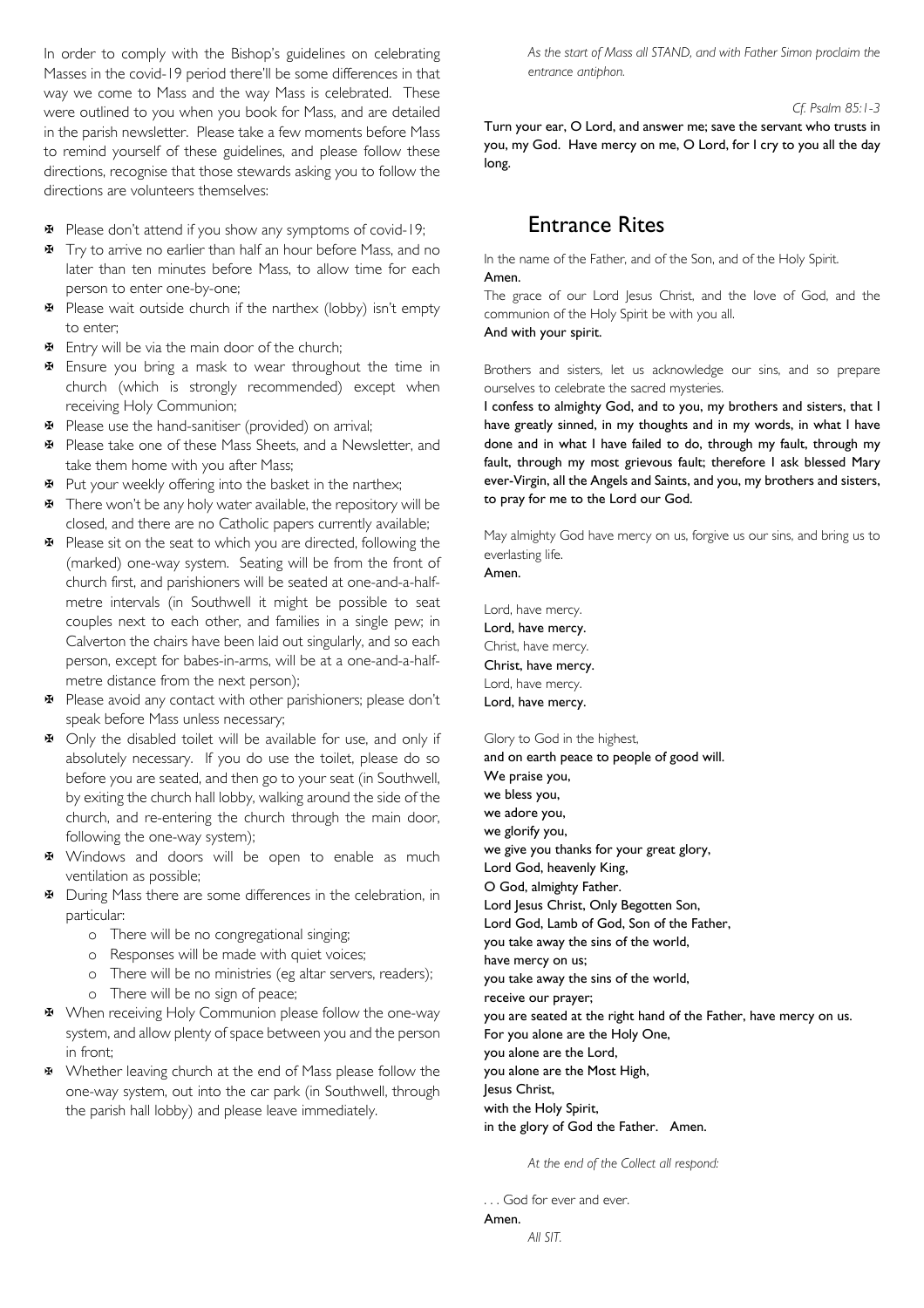## Liturgy of the Word

The first reading is taken from the prophet Joshua (24:1-2.15-18): We will serve the Lord, got he is our God.

#### The word of the Lord. Thanks be to God.

The responsorial is taken from Psalm 33(34):2-3.16-23

#### Taste and see that the Lord is good.

The second reading is taken from the letter of Saint Paul to the Ephesians (5:21-32): Christ loves the Church, because it is his body.

#### The word of the Lord. Thanks be to God.

#### All STAND.

The Gospel Acclamation is sung by Father Simon alone.

The Gospel is taken from Saint John (6:60-69): Who shall we go to? You are the Holy One of God.

The Lord be with you. And with your spirit. A reading from the holy Gospel according to John. Glory to you, O Lord.

At the end of the Gospel:

#### The Gospel of the Lord. Praise to you, Lord Jesus Christ.

All SIT for the homily, preached by Father Simon.

All STAND as we proclaim our Profession of Faith:

I believe in one God, the Father almighty, maker of heaven and earth, of all things visible and invisible.

I believe in one Lord Jesus Christ, the Only Begotten Son of God, born of the Father before all ages. God from God, Light from Light, true God from true God, begotten, not made, consubstantial with the Father; through him all things were made. For us men and for our salvation he came down from heaven, and by the Holy Spirit was incarnate of the Virgin Mary, and became man. For our sake he was crucified under Pontius Pilate, he suffered death and was buried, and rose again on the third day in accordance with the Scriptures. He ascended into heaven and is seated at the right hand of the Father. He will come again in glory to judge the living and the dead and his kingdom will have no end.

I believe in the Holy Spirit, the Lord, the giver of life, who proceeds from the Father and the Son, who with the Father and the Son is adored and glorified, who has spoken through the prophets.

I believe in one, holy, catholic and apostolic Church. I confess one baptism for the forgiveness of sins and I look forward to the resurrection of the dead and the life of the world to come. Amen.

## Liturgy of the Eucharist

As the gifts are prepared all respond:

Blessed are you. Lord God of all creation, for through your goodness we have received the bread we offer you: fruit of the earth and work of human hands, it will become for us the bread of life. Blessed he God forever

Blessed are you, Lord God of all creation, for through your goodness we have received the wine we offer you: fruit of the vine and work of human hands, it will become our spiritual drink.

### Blessed be God for ever.

After the altar and gifts have been prepared all STAND:

Pray brothers and sisters, that my sacrifice and yours may be acceptable to God, the almighty Father.

May the Lord accept the sacrifice at your hands, for the praise and glory of his name, for our good and the good of all his holy Church.

After the Prayer over the Offerings the Preface begins:

The Lord be with you. And with your spirit. Lift up your hearts. We lift them up to the Lord. Let us give thanks to the Lord our God. It is right and just.

At the end of the Preface:

Holy, Holy, Holy Lord God of hosts. Heaven and earth are full of your glory. Hosanna in the highest. Blessed is he who comes in the name of the Lord. Hosanna in the highest.

The congregation is invited to SIT during the Eucharistic Prayer.

During the Eucharistic Prayer.

The mystery of the Faith:

When we eat this Bread and drink this Cup. we proclaim your Death, O Lord, until you come again.

At the end of the Eucharistic Prayer:

Through him. and with him. and in him. O God, almighty Father, in the unity of the Holy Spirit, all glory and honour is yours, for ever and ever. Amen

All STAND.